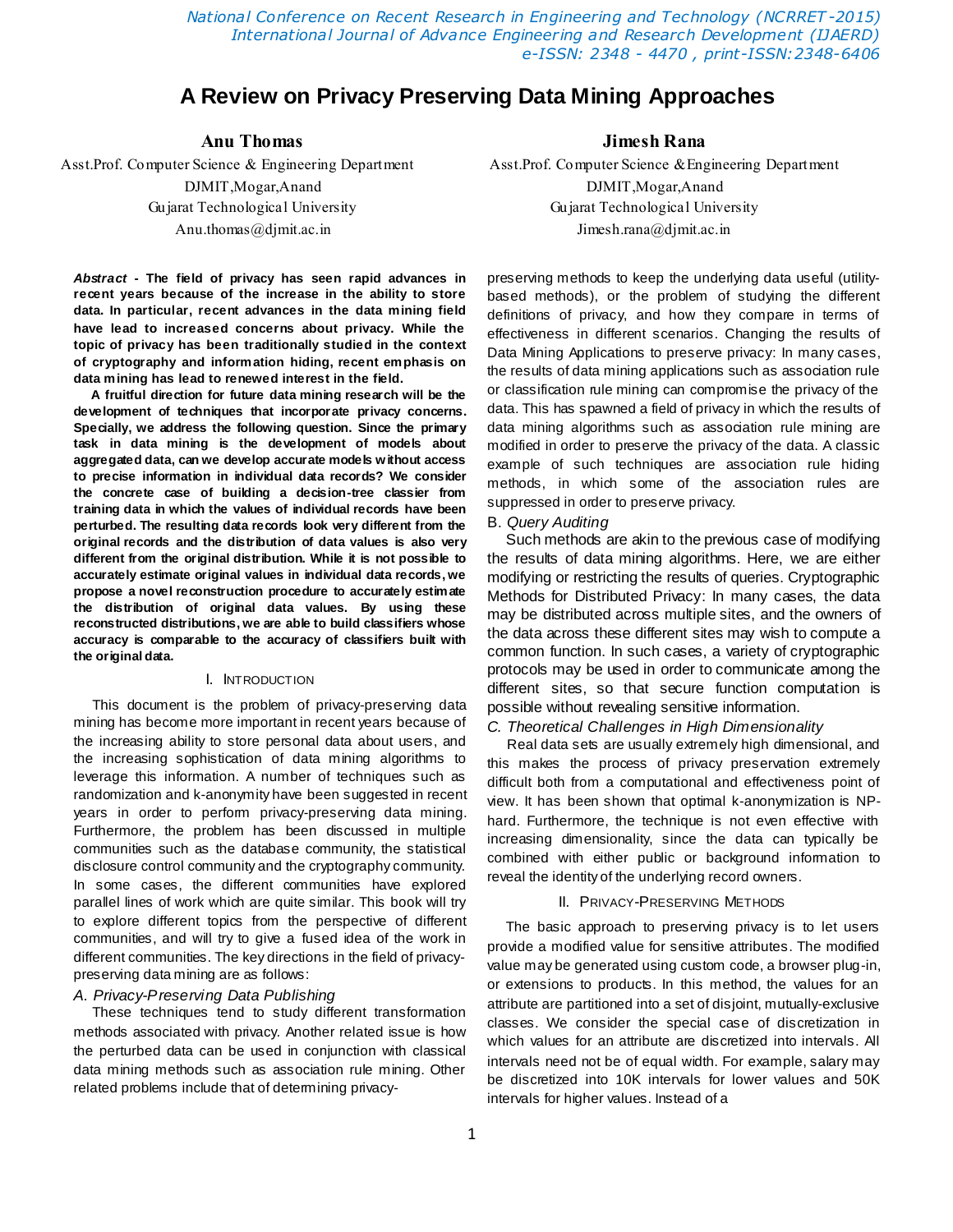true attribute value, the user provides the interval in which the value lies. Discretization is the method used most often for hiding individual values. Value Distortion Return a value xi + r instead of xi where r is a random value drawn from some distribution. We consider two random distributions.

# *A. Uniform*

The random variable has a uniform distribution, between [-

 $\alpha$ ; +  $\alpha$ ]. The mean of the random variable is 0.

# *B. Gaussian*

The random variable has a normal distribution, with mean µ= 0 and standard deviation.

#### III. QUANTIFYING PRIVACY

For quantifying privacy provided by a method, we use a measure based on how closely the original values of a modified attribute can be estimated. If it can be estimated with c% confidence that a value x lies in the interval [x1; x2], then the interval width  $(x2 > x1)$  defines the amount of privacy at  $c\%$ confidence level. Table 1 shows the privacy offered by the different methods using this metric. We have assumed that the intervals are of equal width W in discretization. Clearly, for

2α=W, Uniform and Discretization provide the same amount of privacy. As α increase, privacy also increases. To keep up with Uniform, Discretization will have to increase the interval width, and hence reduce the number of intervals. Hence Discretization will lead to poor model accuracy compared to Uniform since all the values in interval are modified to the same value. Gaussian provides significantly more privacy at higher confidence levels compared to the other two methods.

|                | Confidence           |                       |                        |
|----------------|----------------------|-----------------------|------------------------|
|                | 50%                  | 95%                   | 99.9%                  |
| Discretization | $0.5 \times W$       | $0.95 \times W$       | $0.999\times W$        |
| Uniform        | $0.5 \times 2\alpha$ | $0.95 \times 2\alpha$ | $0.999 \times 2\alpha$ |
| Gaussian       | $1.34 \times \sigma$ | $3.92 \times \sigma$  | $6.8 \times \sigma$    |

Table 1: Privacy Metrics

# IV. APPLICATION SCENARIOS

# *A. Surveys and Data Collection*

Companies collect personal preferences of their customers for targeted product recommendations, or conduct surveys for business planning; political parties conduct opinion polls to adjust their strategy. The co verage of such data collection may significantly increase if all respondents are aware that their privacy is provably protected, also eliminating the bias associated with evasive answers.

### *B. Monitoring for Emergencies*

Early detection of large-scale abnormalities with potential implications for public safety or national security is important in protecting our well-being. Disease outbreaks, environmental disasters, terrorist acts, and manufacturing accidents can often be detected and contained before they endanger a large population. The first indication of an

# Impending

disaster can be difficult to notice by looking at any individual case, but is easy to see using data mining: an unusual increase in certain health symptoms or non prescription drug purchases, a surge in car accidents, a change in online traffic pattern, and so forth.

# *C. Product Traceability*

Before a product (e.g. car or a drug) reaches its end user, it usually passes through a long chain of processing steps, such as manufacturing, packaging, transportation, storage, and sale. In the near future, many products and package units will carry radio frequency identification (RFID) tag and will be automatically registered at every processing step. This will create a vast distributed collection of RFID traces, which can be mined to detect business patterns, market trends, inefficiencies and bottlenecks, criminal activity such as theft and counterfeiting, and so on.

# *D. Medical Research*

Personal health records are one of the most sensitive types of private data; their privacy standards have been codified into law in many countries, for example HIPAA (Health Insurance Portability and Accountability Act) in the United States (Office for Civil Rights [OCR], 2003). On the other hand, data mining over health records is vital for medical, pharmaceutical, and environmental research. For example, a researcher may want to study the effect of a certain gene A on an adverse reaction to drug B. However, due to privacy concerns, the DNA sequences and the medical histories are stored at different data repositories and cannot be brought together. Then, PPDM over vertically partitioned data can be used to compute the aggregate counts while preserving the privacy of records.

#### V. FUTURE TRENDS

The main technical challenge for PPDM is to make its algorithms scale and achieve higher accuracy while keeping the privacy guarantees. The known proof techniques and privacy definitions are not yet flexible enough to take full advantage of existing PPDM approaches. Adding a minor assumption (from the practical viewpoint) may slash the computation cost or allow much better accuracy if the PPDM methodology is augmented to leverage this assumption. On the other hand, proving complexity lower bounds and accuracy upper bounds will expose the theoretical limits of PPDM.

# VI. CONCLUSIONS

Privacy-preserving data mining emerged in response to two equally important (and seemingly disparate) needs: data analysis in order to deliver better services and ensuring the privacy rights of the data owners. Difficult as the task of addressing these needs may seem, several tangible efforts have been accomplished. In this article, an overview of the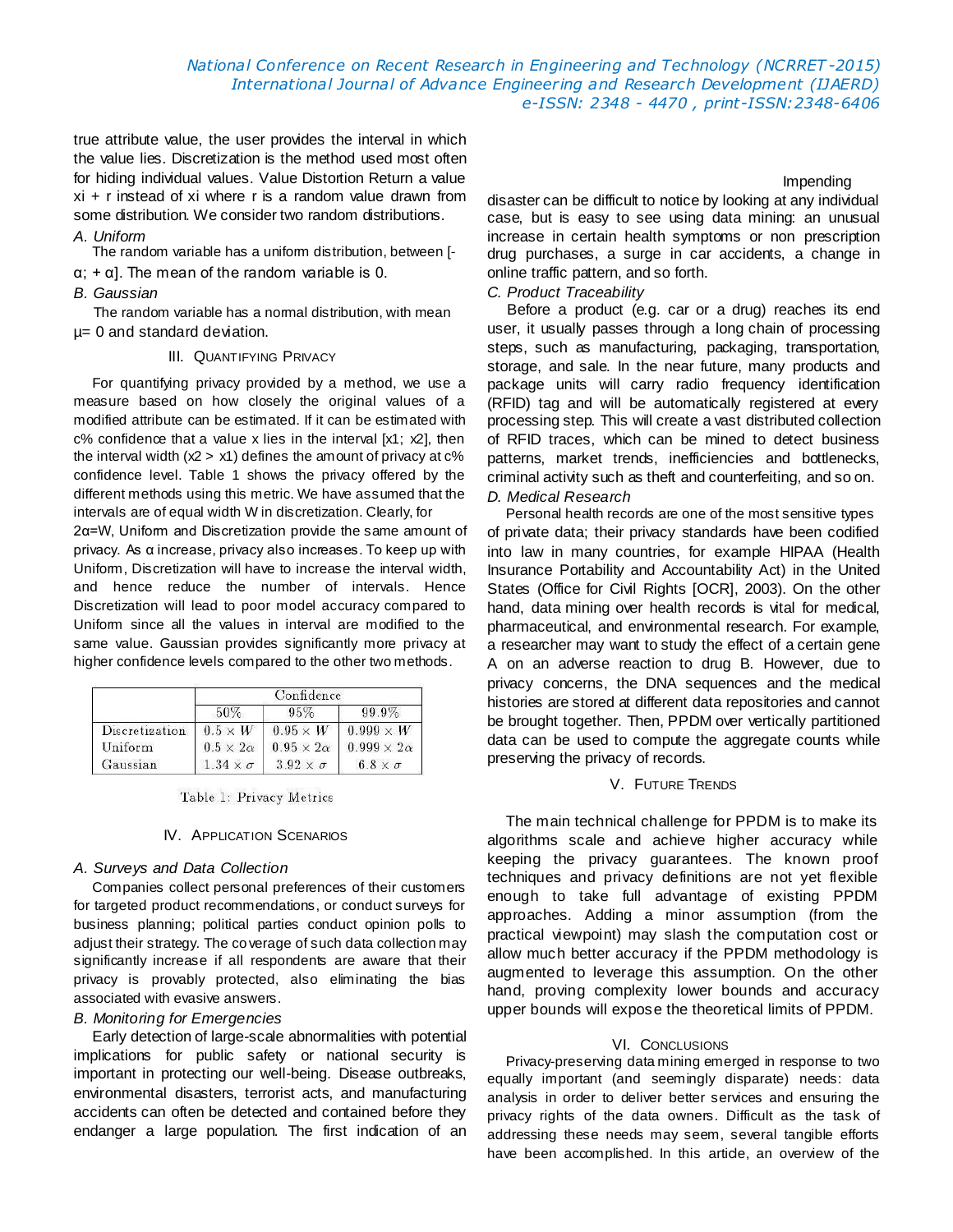*National Conference on Recent Research in Engineering and Technology (NCRRET -2015) International Journal of Advance Engineering and Research Development (IJAERD) e-ISSN: 2348 - 4470 , print-ISSN:2348-6406*

popular approaches for doing PPDM was presented, namely,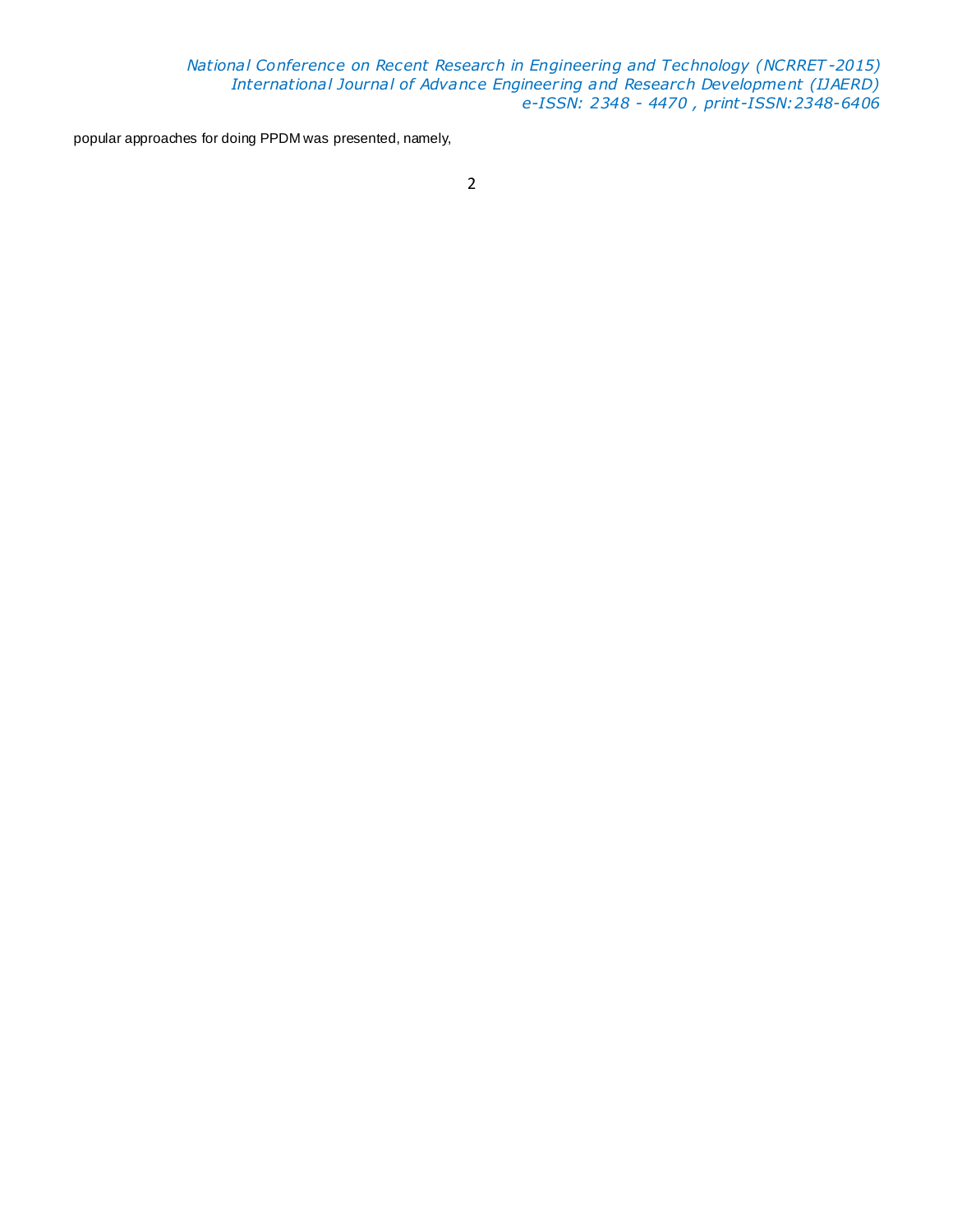suppression, randomization, cryptography, and summarization. The privacy guarantees, advantages, and disadvantages of each approach were stated in order to provide a balanced view of the state of the art.

### VII. THE BROAD AREAS OF PRIVACY ARE AS FOLLOWS

# *A. Privacy-preserving data publishing*

This corresponds to sanitizing the data, so that its privacy remains preserved.

### *B. Privacy-Preserving Applications*

This corresponds to designing data management and mining algorithms in such a way that the privacy remains preserved. Some examples include association rule mining, classification, and query processing.

# *C. Utility Issues*

Since the perturbed data may often be used for mining and management purposes, its utility needs to be preserved.

Therefore, the data mining and privacy transformation techniques need to be designed effectively, so to to preserve the utility of the results.

# *D. Distributed Privacy, cryptography and adversarial collaboration*

This corresponds to secure communication protocols between trusted parties, so that information can be shared effectively without revealing sensitive information about particular parties.

#### **REFERENCES**

- [1] Agrawal R., Srikant R. Privacy-Preserving Data Mining. Proceedings of the ACM SIGMOD, Conference, 2000.
- [2] Aggarwal C. C. On k-anonymity and the curse of dimensionality. VLDB Conference, 2005.
- [3] Agrawal, R., & Srikant, R. (2000). Privacy preserving data mining. Proceedings of ACM SIGMOD Conference on Management of Data (SIGMOD'00), Dallas, TX.
- [4] Mrs. Kiran M. Jha, Mehul Barot, Privacy Preserving Data Mining, International Journal of Futuristic Trends in Engineering and Technology.